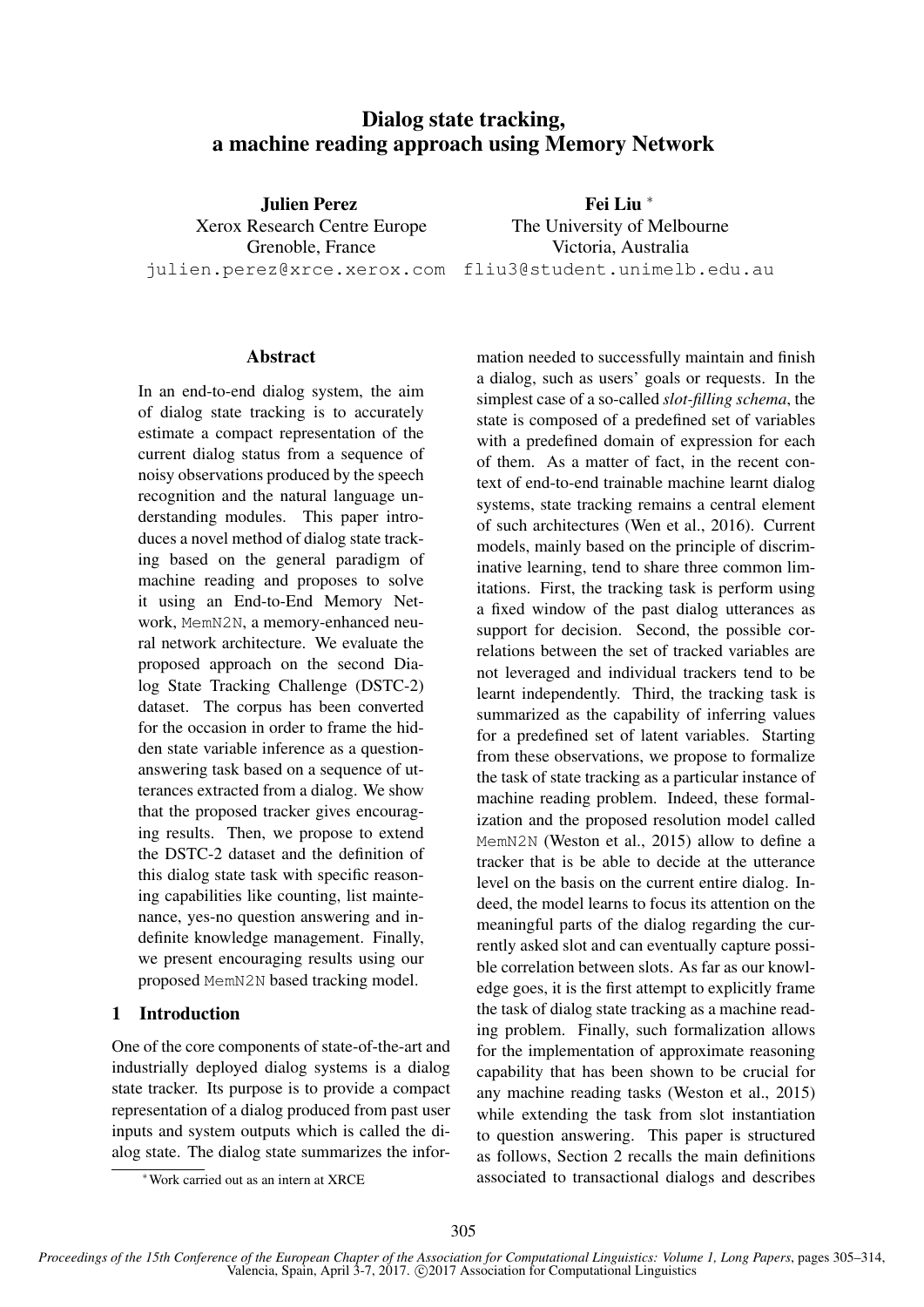the associated problem of statistical dialog state tracking with both the generative and discriminative approaches. At the end of this section, the limitations of the current models in terms of necessary annotations and reasoning capabilities are addressed. Then, Section 3 depicts the proposed machine reading model for dialog state tracking and proposes to extend a state of the art dialog state tracking dataset, *DSTC-2*, to several simple reasoning capabilities. Section 4 illustrates the approach with experimental results obtained using a state of the art benchmark for dialog state tracking.

# 2 Dialog state tracking

# 2.1 Main Definitions

A dialog state tracking task is formalized as follows: at each turn of a dyadic dialog, the dialog agent chooses a dialog act *d* to express and the user answers with an utterance *u*. In the simplest case, the dialog state at each turn is defined as a distribution over a set of predefined variables, which define the structure of the state (Williams et al., 2005). This classic state structure is commonly called *slot filling* or *semantic frame*. In this context, the state tracking task consists of estimating the value of a set of predefined variables in order to perform a procedure or transaction which is the purpose of the dialog. Typically, a natural language understanding module processes the user utterance and generates an Nbest list  $o = \{(d_1, f_1), \ldots, (d_n, f_n)\}$ , where  $d_i$  is the hypothesized user dialog act and  $f_i$  is its confidence score. Various approaches have been proposed to define dialog state trackers. The traditional methods used in most commercial implementations use hand-crafted rules that typically rely on the most likely result from an NLU module (Yeh et al., 2014) and hardly models uncertainty. However, these rule-based systems are prone to frequent errors as the most likely result is not always the correct one (Williams, 2014).

More recent methods employ statistical approaches to estimate the posterior distribution over the dialog states allowing them to leverage the uncertainty of the results of the NLU module. In the simplest case where no ASR and NLU modules are employed, as in a text based dialog system (Henderson et al., 2013), the utterance is taken as the observation using a so-called bag of words representation. If an NLU module is available, stan-

dardized dialog act schemes can be considered as observations (Bunt et al., 2010). Furthermore, if prosodic information is available from the ASR component of the dialog system (Milone and Rubio, 2003), it can also be considered as part of the observation definition. A statistical dialog state tracker maintains, at each discrete time step *t*, the probability distribution over states,  $b(s_t)$ , which is the system's *belief* over the state. The actual slot filling process is composed of the cyclic tasks of *information gathering* and integration, in other words – *dialog state tracking*. In such framework, the purpose is to estimate as early as possible in the course of a given dialog the correct instantiation of each variable. In the following, we will assume the state is represented as a set of variables with a set of known possible values associated to each of them. Furthermore, in the context of this paper, only the bag of words has been considered as an observation at a given turn but dialog acts or detected named entity provided by an SLU module could have also been incorporated.

Two statistical approaches have been considered for maintaining the distribution over a state given sequential NLU output. First, the discriminative approach aims to model the posterior probability distribution of the state at time  $t + 1$  with regard to state at time *t* and observations *z*1:*<sup>t</sup>* . Second, the generative approach attempts to model the transition probability and the observation probability in order to exploit possible interdependencies between hidden variables that comprise the dialog state.

# 2.2 Generative Dialog State Tracking

A generative approach to dialog state tracking computes the belief over the state using Bayes' rule, using the belief from the last turn  $b(s_{t-1})$ as a prior and the likelihood given the user utterance hypotheses  $p(z_t|s_t)$ , with  $z_t$  the observation gathered at time *t*. In prior works (Williams et al., 2005), the likelihood is factored and some independence assumptions are made:  $b_t \propto$  $\sum_{s_{t-1}, z_t} p(s_t | z_t, s_{t-1}) p(z_t | s_{t-1}) b(s_{t-1}).$  A typical generative model uses a factorial hidden Markov model (Ghahramani and Jordan, 1997). In this family of approaches, scalability is considered as one of the main issues. One way to reduce the amount of computation is to group the states into partitions, as proposed in the Hidden Information State (HIS) model (Gasic and Young, 2011). Other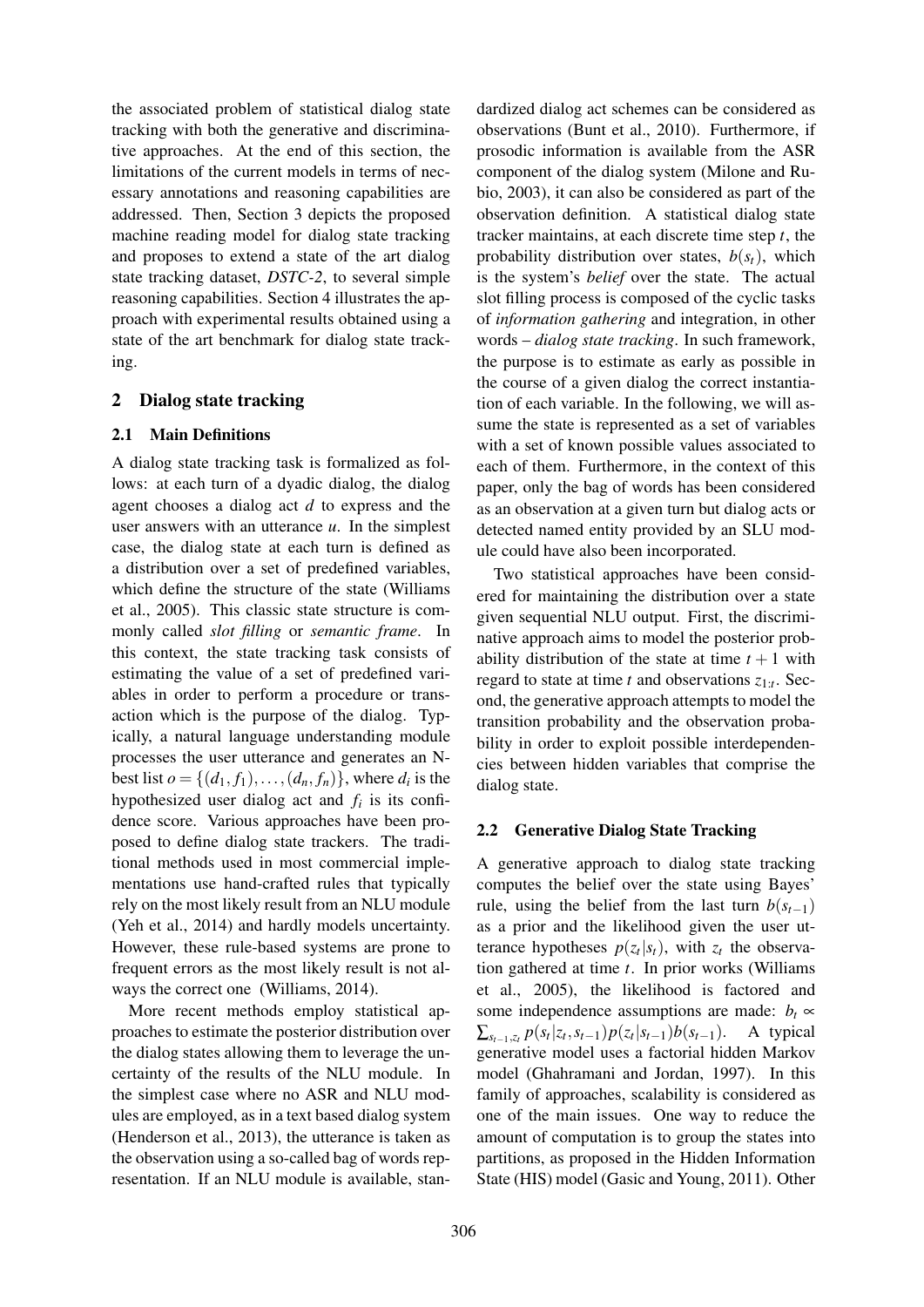approaches to cope with the scalability problem in dialog state tracking is to adopt a factored dynamic Bayesian network by making conditional independence assumptions among dialog state components, and then using approximate inference algorithms such as loopy belief propagation (Thomson and Young, 2010) or a blocked Gibbs sampling as (Raux and Ma, 2011). To cope with such limitations, discriminative methods of state tracking presented in the next part of this section aim at directly model the posterior distribution of the tracked state using a chosen parametric form.

#### 2.3 Discriminative Dialog State Tracking

The discriminative approach of dialog state tracking computes the belief over a state via a parametric model that directly represents the belief  $b(s_{t+1}) = p(s_{s+1}|s_t, z_t)$ . For example, Maximum Entropy has been widely used in the discriminative approach (Metallinou et al., 2013). It formulates the belief as follows:  $b(s) = P(s|x)$  $\eta e^{w^T \phi(x,s)}$ , where  $\eta$  is the normalizing constant,  $x = (d_1^u, d_1^m, s_1, \dots, d_t^u, d_t^m, s_t)$  is the history of user dialog acts,  $d_i^u, i \in \{1, \ldots, t\}$ , the system dialog acts,  $d_i^m$ ,  $i \in \{1, ..., t\}$ , and the sequence of states leading to the current dialog turn at time *t*. Then, φ(.) is a vector of feature functions on *x* and *s*. Finally, *w* is the set of model parameters to be learned from annotated dialog data. Finally, deep neural models, performing on a sliding window of features extracted from previous user turns, have also been proposed in (Henderson et al., 2014c; Mrksic et al., 2016). Of the current literature, this family of approaches have proven to be the most efficient for publicly available state tracking datasets. Recently, deep learning based models implementing this strategy (Mrksic et al., 2016; Henderson et al., 2014a; Williams et al., 2016) have shown state of the art results. This approaches tends to leverage unsupervised training word representation (Mikolov et al., 2013).

#### 2.4 Current Limitations

Using error analysis (Henderson et al., 2014b), three limitations can be observed in the application of these inference approaches. First, current models tend to fail at considering long-tail dependencies that occurs on dialogs. For example, coreferences, inter-utterances informations and correlations between slots have been shown to be difficult to handle even with the usage of recurrent network models (Henderson et al., 2014a). To illustrate the



Figure 1: T-SNE transformation of the final state of DSTC-2 train set.

inter-slot correlation, Figure 1 depicted the t-SNE (van der Maaten and Hinton, 2008) projected final state of the dialog of the DSTC-2 training set. On the other hand, reasoning capabilities, as required in machine reading applications (Poon and Domingos, 2010; Etzioni et al., 2007; Berant et al., 2014; Weston et al., 2015) remain absent in these classic formalizations of dialog state tracking. Finally, tracking definition is limited to the capability to instantiate a predefined set of slots. In the next section, we present a model of dialog state tracking that aims at leveraging the current advances of MemN2N, a memory-enhanced neural networks and their approximate reasoning capabilities that seems particularly adapted to the sequential, long range dependency equipped and sparse nature of complex dialog state tracking tasks. Furthermore, this model allows to relax the hypothesis of strict utterance-level annotation that does not corresponds to common practices in industrial applications of transactional conversational user interfaces where annotations tend to be placed at a multi-utterance level or full-dialog level only.

# 3 Machine Reading Formulation of Dialog State Tracking

We propose to formalize the dialog state tracking task as a machine reading problem (Etzioni et al., 2007; Berant et al., 2014). In this section, we recall the main definitions of the task of machine reading, then describes the MemN2N, a memoryenhanced neural network architectures proposed to handle such tasks in the context of dialogs. Finally, we formalize the task of dialog state tracking as a machine reading problem and propose to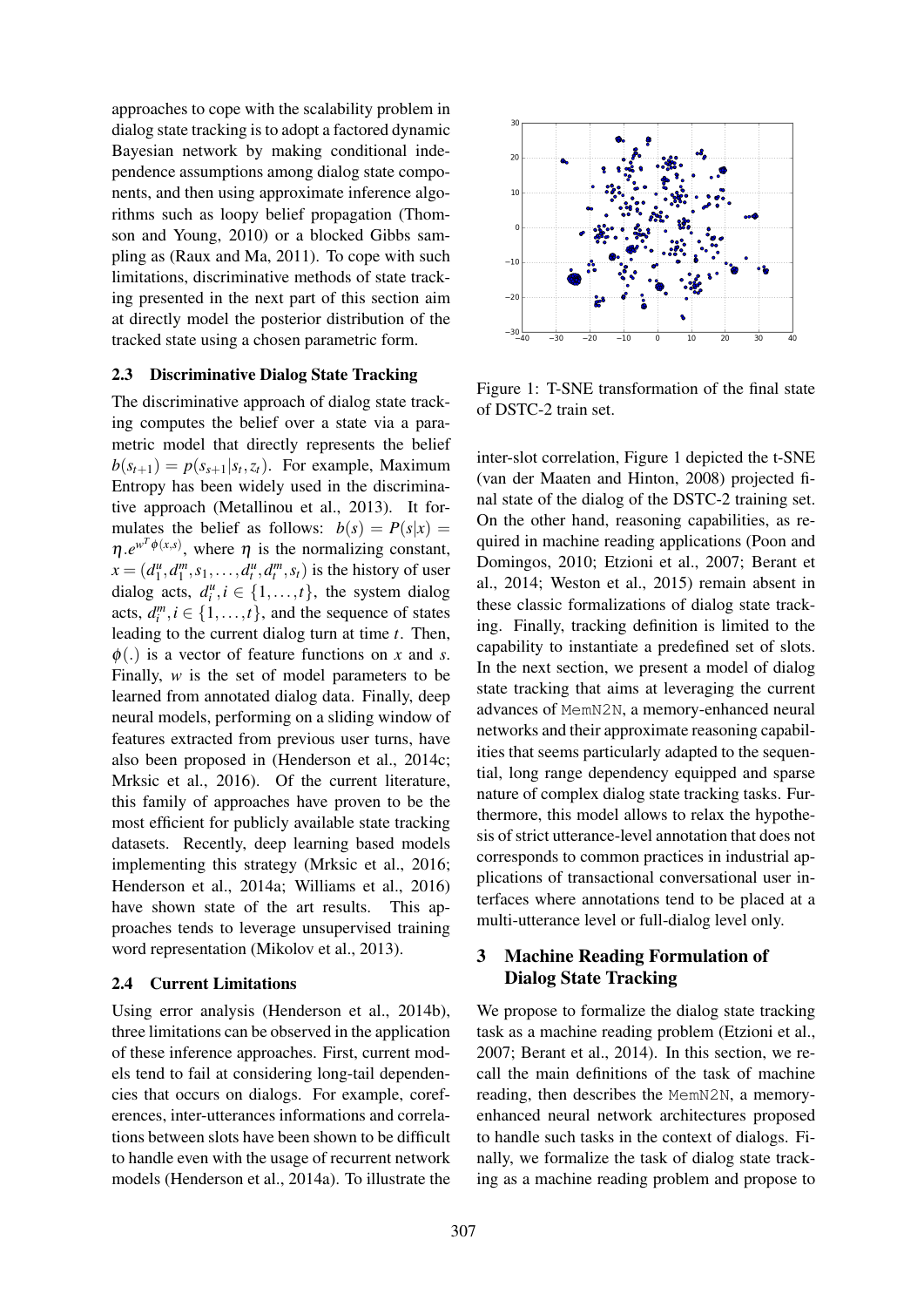solve it using a memory-enhanced neural architecture of inference.

#### 3.1 Machine Reading

The task of textual understanding has recently been formulated as a supervised learning problem (Kumar et al., 2015; Hermann et al., 2015). This task consists in estimating the conditional probability  $p(a|d, q)$  of an answer *a* to a question *q* where *d* is a document. Such an approach requires a large training corpus of {Document - Query - Answer} triples and until now such corpora have been limited to hundreds of examples (Richardson et al., 2013). In the context of dialog state tracking, it can be understood as the capability of inferring a set of latent values *l* associated with a set of variables *v* related to a given dyadic or multi-party conversation *d*, from direct correlation and/or reasoning, using the course of exchanges of utterances,  $p(l|d, v)$ .

State updates at an utterance-level are rarely provided off-the-shelf from a production environment. In these environments, annotation is often performed afterhand for the purpose of logging, monitoring or quality assessment. In the limit cases, as in human-to-human dialog systems, dialog-level annotations remains a common practice of annotation especially in personal assistance, customer care dialogs and, in a more general sense, industrial application of transactional conversational user interfaces. Another frequent setting consist of informing the state after a given number of utterance exchange between the locutors. So an additional effort of specific annotation is often needed in order to train a state of the art statistical state tracking model (Henderson et al., 2014b). In that sense, formalizing dialog state tracking at a sub-dialog level in order to infer hidden state variables with respect to a list of utterances started from the first one to any given utterance of a given dialog seems particularly appropriate. In the context of dialog state tracking challenges, the *DSTC-4* dialog corpus have been designed in such purpose but only consists of 22 dialogs. Concerning the *DSTC-2* corpus, the training data contains 2207 dialogs (15611 turns) and the test set consists of 1117 dialogs (Williams et al., 2016). This dataset is more suitable for our experiments.

For these reasons, the machine reading paradigm becomes a promising formulation for

the general problem of dialog state tracking. Furthermore, current approaches and available datasets for state tracking do not explicitly cover reasoning capabilities such as temporal and spatial reasoning, counting, sorting and deduction. We suggest that in the future dataset dialogs expressing such specific abilities should be developed. In this last part, several reasoning enhancements are suggested to the *DSTC-2* dataset.

#### 3.2 End-to-End Memory Networks

The MemN2N architecture, introduced by (Weston et al., 2015), consists of two main components: supporting memories and final answer prediction. Supporting memories are in turn comprised of a set of input and output memory representations with memory cells. The input and output memory cells, denoted by  $m_i$  and  $c_i$ , are obtained by transforming the input context  $x_1, \ldots, x_n$  (i.e a set of utterances) using two embedding matrices *A* and *C* (both of size  $d \times |V|$  where *d* is the embedding size and |*V*| the vocabulary size) such that  $m_i = A\Phi(x_i)$ and  $c_i = C\Phi(x_i)$  where  $\Phi(\cdot)$  is a function that maps the input into a bag of dimension  $|V|$ .

Similarly, the question  $q$  is encoded using another embedding matrix  $B \in \mathbb{R}^{d \times |V|}$ , resulting in a question embedding  $u = B\Phi(q)$ . The input memories  $\{m_i\}$ , together with the embedding of the question *u*, are utilized to determine the relevance of each of the stories in the context, yielding in a vector of attention weights

$$
p_i = \text{softmax}(u^\top m_i) \tag{1}
$$

where softmax $(a_i) = \frac{e^{a_i}}{\sum_i a_i}$  $\sum_{i} e^{a_i}$ . Subsequently, the response  $\sigma$  from the output memory is constructed by the weighted sum:

$$
o = \sum_{i} p_i c_i \tag{2}
$$

Other models of parametric encoding for the question and the document have been proposed in (Kumar et al., 2015). For the purpose of this presentation, we will keep with definition of Φ.

For more difficult tasks requiring multiple supporting memories, the model can be extended to include more than one set of input/output memories by stacking a number of memory layers. In this setting, each memory layer is named a hop and the  $(k+1)$ <sup>th</sup> hop takes as input the output of the  $k^{\text{th}}$  hop:

$$
u^{k+1} = o^k + u^k \tag{3}
$$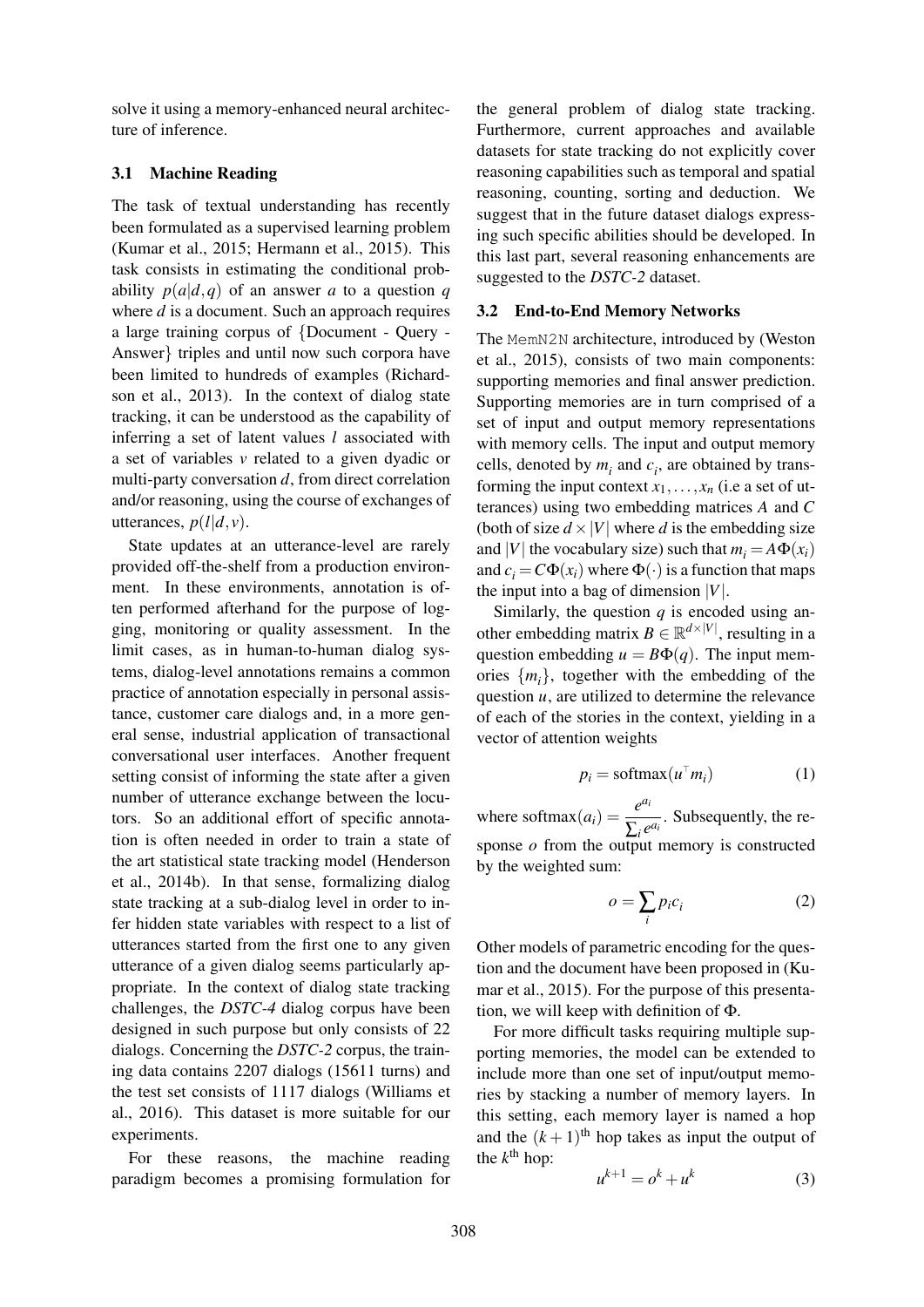Lastly, the final step, the prediction of the answer to the question *q*, is performed by

$$
\hat{a} = \text{softmax}(W(o^K + u^K)) \tag{4}
$$

where  $\hat{a}$  is the predicted answer distribution,  $W \in$  $\mathbb{R}^{|V| \times d}$  is a parameter matrix for the model to learn and *K* the total number of hops.

Two weight tying schemes of the embedding matrices have been introduced in (Weston et al., 2015):

- 1. Adjacent: the output embedding matrix in the  $k^{\text{th}}$  hop is shared with the input embedding matrix in the  $(k+1)$ <sup>th</sup> hop, i.e.,  $A^{k+1}$  =  $C^k$  for  $k \in \{1, K - 1\}$ . Also, the weight matrix  $W$  in Equation (4) is shared with the output embedding matrix in the last memory hop such that  $W^{\top} = C^{K}$ .
- 2. Layer-wise: all the weight matrices  $A^k$  and  $C^k$  are shared across different hops, i.e.,  $A^1 =$  $A^2 = \ldots = A^K$  and  $C^1 = C^2 = \ldots = C^K$ .

In the next section, we show how the task of dialog state tracking can be formalized as machine reading task and solved using such memory enhanced model.

#### 3.3 Dialog Reading Model for State Tracking

In this section, we formalize dialog state tracking using the paradigm of machine reading. As far as our knowledge goes, it is the first attempt to apply this approach and develop a specific dataset format, detailed in Section 4, from an existing and publicly available dialog state tracking challenge dataset to fulfill this task. Assuming (1) a dyadic dialog *d* composed of a list of utterances, (2) a state composed with (2a) a set of variables  $v_i$  with  $i = \{1, ..., n\}$  and (2b) a set of corresponding assigned values *l<sup>i</sup>* . One can define a question  $q<sub>v</sub>$  that corresponds to the specific querying of a variable in the context of a dialog  $p(l_i|q_{v_i}, d)$ . In such context, a dialog state tracking task consists in determining for each variable v,  $l^* = \arg \max_{l_i \in L} p(l_i | q_{v_i}, d)$ , with *L* the specific domain of expression of a variable *v<sup>i</sup>* .

In addition to the actual dataset, we propose to investigate four general reasoning tasks using *DSTC-2* dataset as a starting point. In such way, we leverage the dataset of *DSTC-2* to create more complex reasoning task than the ones present in the original dialogs of the dataset by performing rule-based modification over the corpus. Obviously, the goal is to develop resolution algorithms that are not dedicated to a specific reasoning task but inference models that will be as generic as possible. In the rest of the section, each of the reasoning tasks associated with dialog state tracking are described and the generation protocol is explained with examples.

Factoid Questions : This first task corresponds to the current formulation of dialog state tracking. It consists of questions where a previously given a set of supporting facts, potentially amongst a set of other irrelevant facts, provides the answer. This kind of task was already employed in (Weston et al., 2014) in the context of a virtual world. In that sense, the result obtained to such task are comparable with the state of the art approaches.

Yes/No Questions : This task tests the ability of a model to answer true/false type questions like *"Is the food italian ?"*. The conversion of a dialog to such format is deterministic regarding the fact that the utterances and corresponding true states are known at each utterance of a given dialog.

Indefinite Knowledge : This task tests a more complex natural language construction. It tests if statements can be models in order to describe possibilities rather than certainties, as proposed in (Weston et al., 2014). In our case, the answer will be "maybe" to the question *"Is the price-range required moderate ?"* if the slot hasn't been mentioned yet throughout the current dialog. In the case of state tracking, it will allow to seamlessly deal with unknown information about the dialog state. Concretely, this set of questions and answers are generated has a super-set of the Yes-No Questions set. First, sub-dialog starting from the first utterance of a given dialog are extracted under the condition that a given slot is not informed in the corresponding annotation. Then, a questionanswering question is generated.

Counting and Lists/Sets : This last task tests the capacity of the model to perform simple counting operations, by asking about the number of objects with a certain property, e.g. *"How many area are requested ?"*. Similarly, the ability to produce a set of single word answers in the form of a list, e.g. *"What are the area requested ?"* is investigated. Table 1 give an example of each of the question type presented below on a dialog sample of *DSTC-2* corpus.

Inference procedure: Concretely, the current set of utterances of a dialog will be placed into the memory using sentence based encoding and the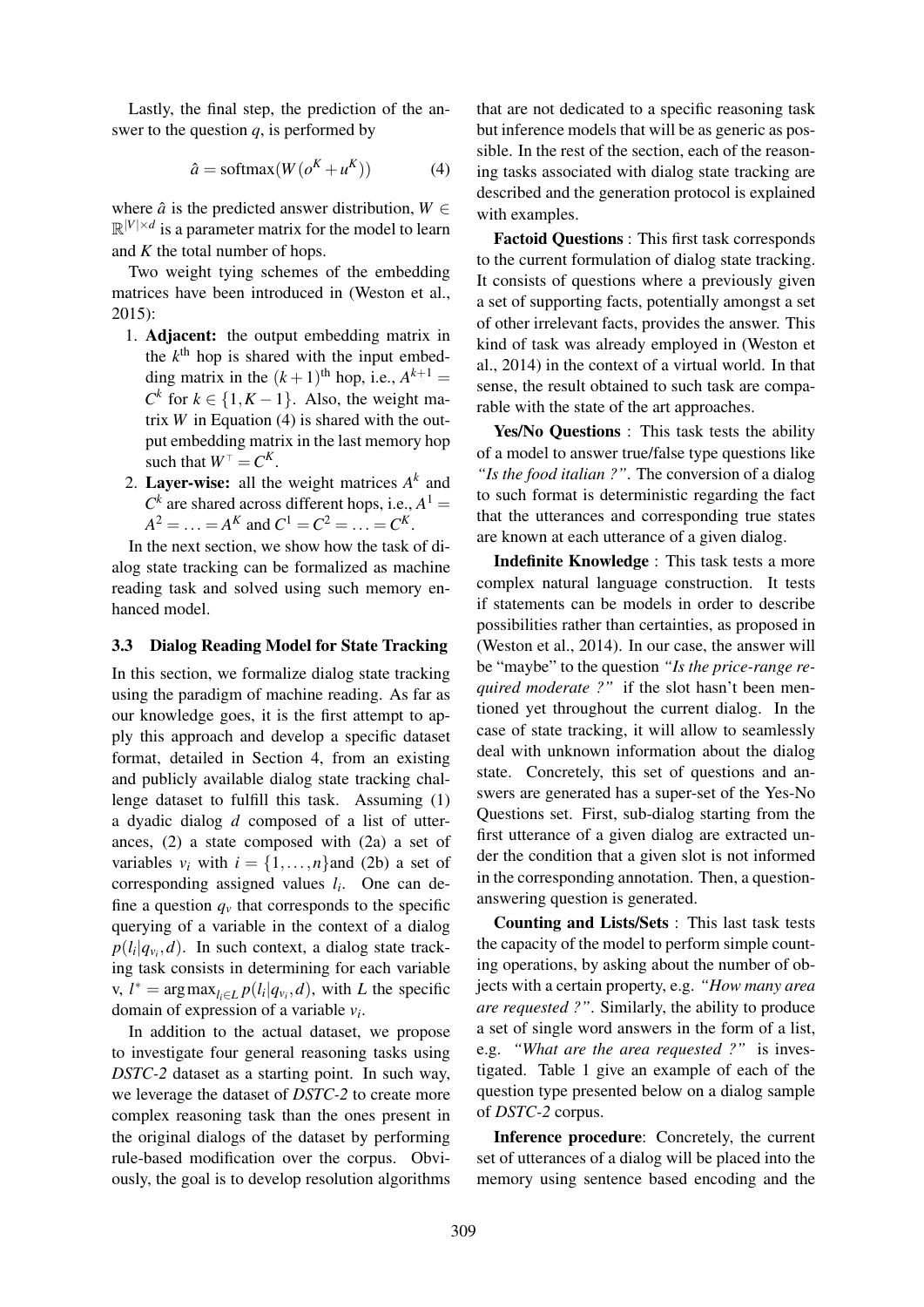

Figure 2: Illustration of the proposed MemN2N based state dialog tracker model with 3 hops.

question will be encoded as the controller state at  $t = 1$ . The answer will be produced using a softmax operation over the answer vocabulary that is supposed fixed. We consider this hypothesis valid in the case of factoid and list questions because the set of value for a given variable is often considered known. In the cases of Yes/No and Indefinite knowledge question, {Yes, No, Maybe} are added to the output vocabulary. Following (Weston et al., 2014), a list-task answer will be considered as a single element in the answer set and the count question. A possible alternative would be to change the activation function used at the output of the MemN2N from softmax activation function to a logistic one and to use a categorical cross entropy loss. A drawback of such alternative would be the necessity of cross-validating a decision threshold in order to select a eligible answers. Concerning the individual numbers for the count question set, the numbers founded on the training set are added into the vocabulary.

We believe more reasoning capabilities need to be explore in the future, like spacial and temporal reasoning or deduction as suggested in (Weston et al., 2015). However, it will probably need the development of a new dedicated resource. Another alternative could be to develop a questionanswering annotation task based on a dialog corpus where reasoning task are present. The closest work to our proposal that can be cited is (Bordes and Weston, 2016). In this paper, the authors defines a so-called End-to-End learnable dialog system to infer an answer from a finite set of eligible answers w.r.t the current list of utterances of the dialog. The authors generate 5 artificial tasks of dialog. However the reasoning capabilities are not explicitly addressed and the author explicitly claim that the resulting dialog system is not satisfactory yet. Indeed, we believe that having a proper dialog state tracker where a policy is built on top can guarantee dialog achievement by properly optimizing a reward function throughout a explicitly learnt dialog policy. In the case of proper end-toend systems, the objective function is still not explicitly defined (Serban et al., 2015) and the resulting systems tend to be used in the context of chatoriented and non-goal oriented dialog systems. In the next section, we present experimental details and results obtained on the basis of the *DSTC-2* dataset and its conversion to the four mentioned reasoning tasks.

#### 4 Experiments

#### 4.1 Dataset and Data Preprocessing

In the *DSTC-2* dialog corpus, a user queries a database of local restaurants by interacting with a dialog system. A dialog proceeds as follows: first, the user specifies constraints concerning the restaurant. Then, the system offers the name of a restaurant that satisfies the constraints. Finally, the user accepts the offer and requests additional information about the accepted restaurant. In this context, the dialog state tracker should be able to track several types of information that compose the state like the geographic area, the food type and the price range slots. In order to make comparable experiments, sub-dialogs generated from the first utterance to each utterance of each dialog of the corpus have been generated. The corresponding question-answer pairs have been generated using the annotated state for each of the subdialog. In the case of factoid question, this setting allows for fair comparison at the utterance-level state tracking gains with the prior art. The same protocol has been adopted for the generated reasoning task. In that sense, the tracker task consists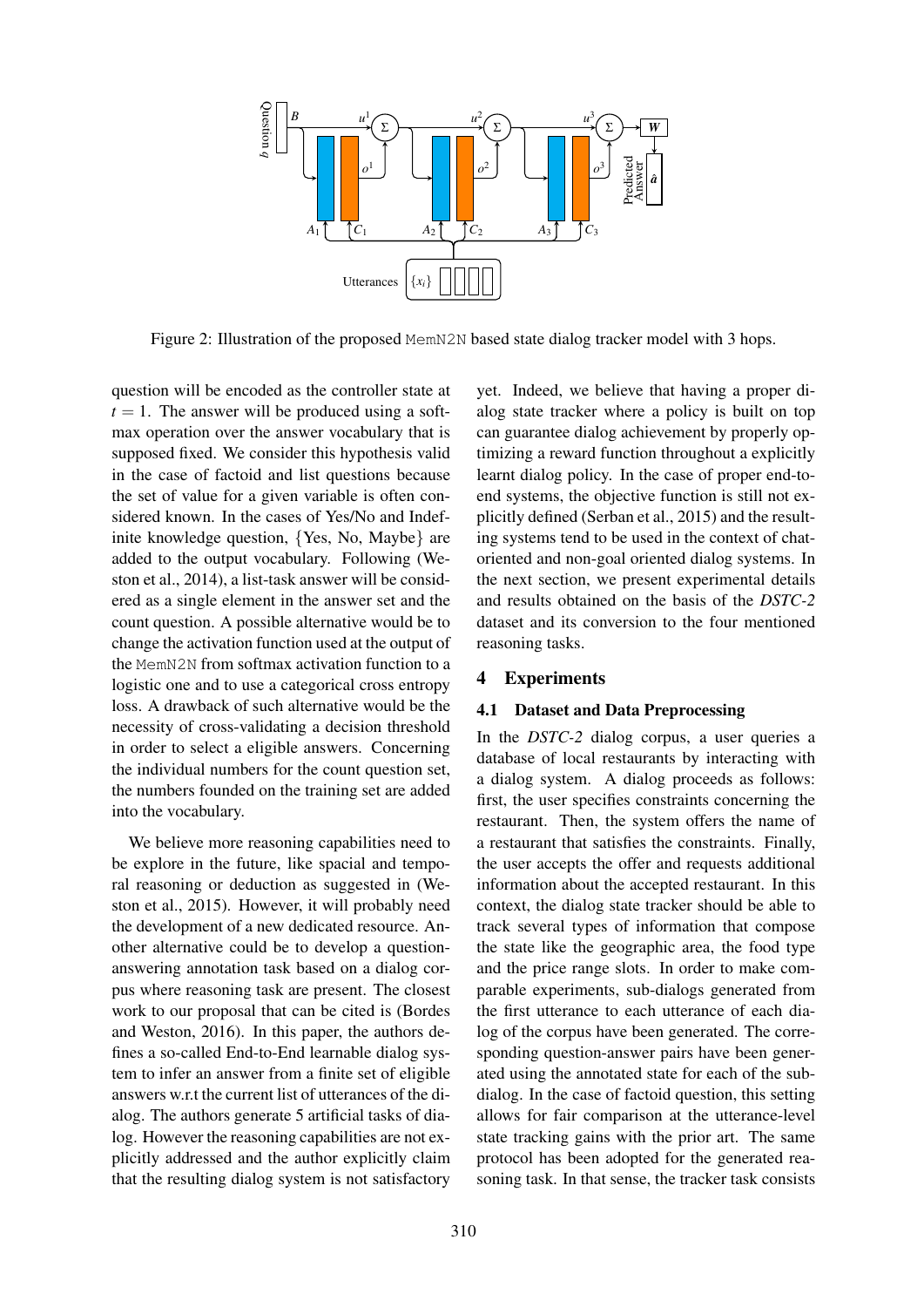| <b>Index</b> | Actor                                                                 | <b>Utterance</b>                                                              |  |  |  |
|--------------|-----------------------------------------------------------------------|-------------------------------------------------------------------------------|--|--|--|
|              | Cust                                                                  | Im looking for a cheap restaurant in the west or east part of town.           |  |  |  |
| 2            | Agent                                                                 | Thanh Binh is a nice restaurant in the west of town in the cheap price range. |  |  |  |
| 3            | Cust                                                                  | What is the address and post code.                                            |  |  |  |
| 4            | Agent                                                                 | Thanh Binh is on magdalene street city centre.                                |  |  |  |
| 5            | Cust                                                                  | Thank you goodbye.                                                            |  |  |  |
| 6            | <b>Factoid Question</b> What is the pricerange? Answer: {Cheap}       |                                                                               |  |  |  |
| 7            | <b>Yes/No Question</b> Is the Pricerange Expensive ? Answer: $\{No\}$ |                                                                               |  |  |  |
| 8            | <b>Indefinite Knowledge</b> Is the FoodType chinese? Answer: {Maybe}  |                                                                               |  |  |  |
| 8            | <b>Listing task</b> What are the areas? Answer: {West, East}          |                                                                               |  |  |  |

Table 1: : Dialog state tracking question-answering examples from *DSTC2* dataset

in finding the value  $l^*$  as defined in Section 3.3. In the overall dialog corpus, Area slot counts 5 possible values, Food slot counts 91 possible values and Pricerange slot counts 3 possible values. In order to exhibit reasoning capability of the proposed model in the context of dialog state tracking, three other dataset have been automatically generated from the dialog corpus in order to support 3 capabilities of reasoning described in Section 3.3. Dialog modification has been required for two reasoning tasks, *List* and *Count*. Two types of rules have been developed to automatically produce modified dialogs. On a first hand, string matching has been performed to determine the position of a slot values in a given utterance and an alternative statement has been produced as a substitution. For example, the utterance *"I'm looking for a chinese restaurant in the north"* can be replaced by *"I'm looking for a chinese restaurant in the north or the* west of town". A second type of modification has been performed in an inter-utterance fashion. For example, assuming a given value "north" has been informed in the current state of a given dialog, one can add lately in the dialog a remark like "I would also accept a place east side of town". This kind of statement tends to not affect the overall flow of the dialog and allows to add richer semantic to the dialog. In the future, we plan to develop a richer set of generation procedures to augment the dataset. Nevertheless, we believe this simple dialog augmentation strategy allows to exhibit the competency of the proposed model beyond factoid questions.

#### 4.2 Training Details

As suggested in (Sukhbaatar et al., 2015), 10% of the set was held-out to form a validation set for hyperparameter tuning. Concerning the utterance encoding, we use the so-called *Temporal Encoding* technique. In fact, reading tasks require some notion of temporal context. To enable the model

to address them, the memory vector is modified as such  $m_i = \sum_j A x_{ij} + T_A(i)$ , where  $T_A(i)$  is the  $i<sup>th</sup>$  row of a dedicated matrix  $T_A$  that encodes temporal information. The output embedding is augmented in the same way with a matrix  $T_c$  (e.g.  $c_i = \sum_j Cx_{ij} + T_C(i)$ . Both  $T_A$  and  $T_C$  are learned during training in an end-to-end fashion. They are also subject to the same sharing constraints as *A* and *C*. The embedding matrix *A* and *B* are initialized using GoogleNews word2vec embedding model (Mikolov et al., 2013). Also suggested on (Sukhbaatar et al., 2015), utterances are indexed in reverse order, reflecting their relative distance from the question so that  $x_1$  is the last sentence of the dialog. Furthermore, adjacent weight tying schema has been adopted. Learning rate  $\eta$  is initially assigned a value of 0.005 with exponential decay applied every 25 epochs by  $\eta/2$  until 100 epochs are reached. Then, *linear start* is used in all our experiments as proposed by (Sukhbaatar et al., 2015). More precisely, the softmax function in each memory layer is removed and re-inserted after 20 epochs. Batch size is set to 16 and gradients with an  $L_2$  norm larger than 40 are divided by a scalar to have norm 40. All weights are initialized randomly from a Gaussian distribution with zero mean and  $\sigma = 0.1$ . In all our experiments, we have tested a set of the embedding size  $d \in \{20, 40, 60\}.$ After validation, each model uses a 5-hops depth configuration.

# 4.3 Experimental results

Table 3 presents tracking accuracy obtained for three variables of the *DSTC2* dataset formulated as *Factoid Question* task. We compare with two established utterance-level discriminative neural trackers, a Recurrent Neural Network (RNN) model (Henderson et al., 2014a) and the Neural Belief Tracker (Mrksic et al., 2016). As suggested in this last work, the first RNN baseline model uses no semantic (i.e. synonym) dictionary, while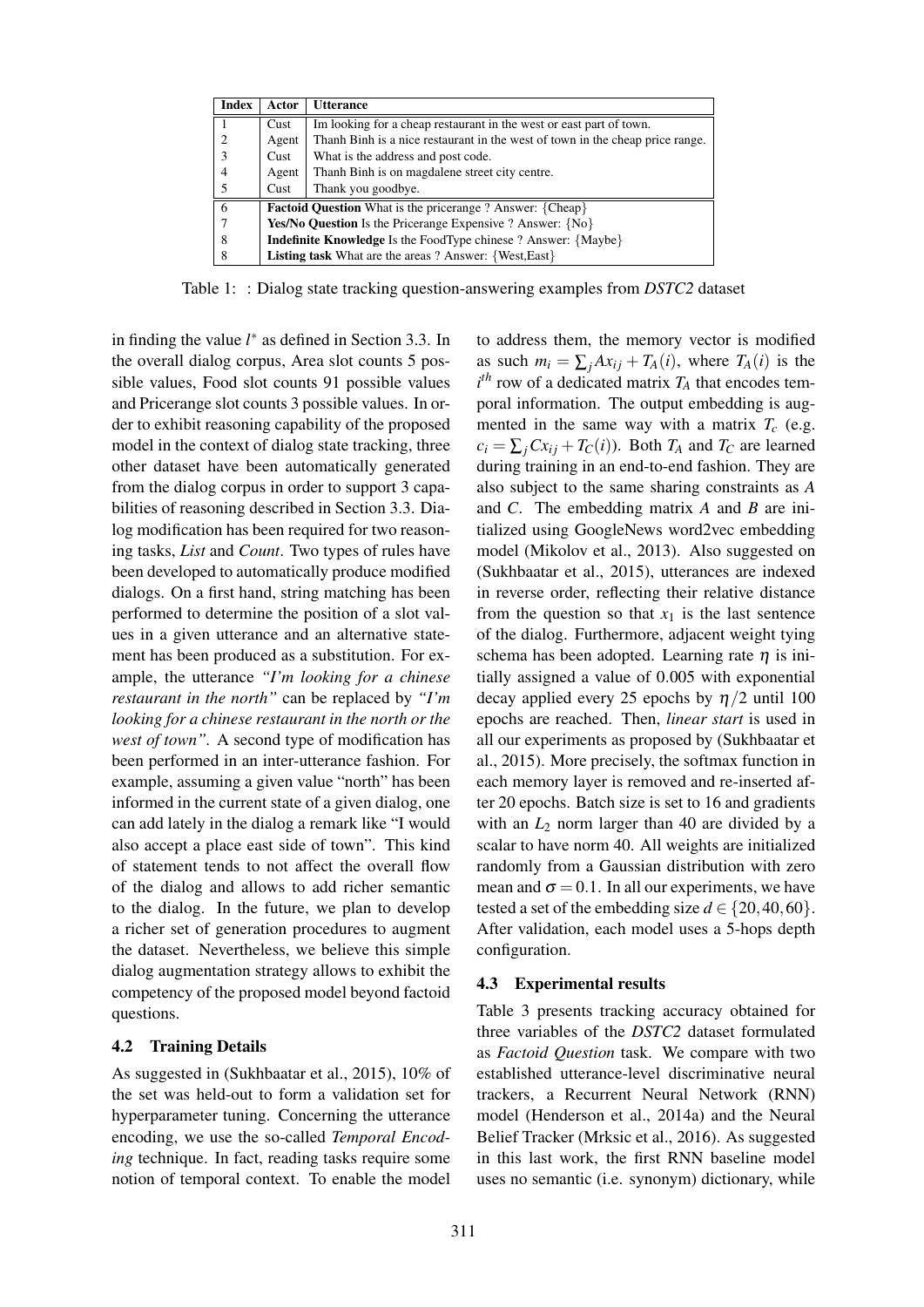| Locutor                            | <b>Utterance</b>                                           | Hop 1 | Hop 2 | Hop 3 | Hop 4 | Hop 5 |  |
|------------------------------------|------------------------------------------------------------|-------|-------|-------|-------|-------|--|
| Cust                               | Im looking for a cheap restaurant that serves chinese food | 0.00  | 0.18  | 0.11  | 0.04  | 0.00  |  |
| Agent                              | What part of town do you have in mind                      | 0.33  | 0.30  | 0.00  | 0.00  | 0.00  |  |
| Cust                               | I dont care                                                | 0.00  | 0.00  | 0.17  | 0.37  | 1.00  |  |
| Agent                              | Rice house serves chinese food in the cheap price range    | 0.01  | 0.00  | 0.00  | 0.00  | 0.00  |  |
| Cust                               | What is the address and telephone number                   | 0.58  | 0.09  | 0.01  | 0.00  | 0.00  |  |
| Agent                              | Sure rice house is on mill road city centre                | 0.03  | 0.00  | 0.00  | 0.00  | 0.00  |  |
| Cust                               | Phone number                                               | 0.00  | 0.00  | 0.00  | 0.00  | 0.00  |  |
| Agent                              | The phone number of rice house is 765-239-09               | 0.02  | 0.01  | 0.00  | 0.00  | 0.00  |  |
| Cust                               | Thank you good bye                                         | 0.02  | 0.42  | 0.71  | 0.59  | 0.00  |  |
| What is the area? Answer: dontcare |                                                            |       |       |       |       |       |  |

Table 2: Attention shifting example for the *Area* slot from *DSTC2* dataset, the values corresponds the *p<sup>i</sup>* values affected to each memory block  $m_i$  at each hop of the MemN2N

the improved baseline uses a hand-crafted semantic dictionary designed for the *DSTC2* ontology. In this context, a MemN2N model allows to obtain competitive results with the most close, nonmemory enhanced, state of the art approach of recurrent neural network with word embedding as prior knowledge.

| Model              | Area | Food | Price | Joint |
|--------------------|------|------|-------|-------|
| RNN - no dict.     | 0.92 | 0.86 | 0.86  | 0.69  |
| $RNN + sem.$ dict. | 0.91 | 0.86 | 0.93  | 0.73  |
| <b>NBT-DNN</b>     | 0.90 | 0.84 | 0.94  | 0.72  |
| <b>NBT-CNN</b>     | 0.90 | 0.83 | 0.93  | 0.72  |
| $MemN2N(d=40)$     | 0.89 | 0.88 | 0.95  | 0.74  |

Table 3: One supporting fact task : Acc. obtained on DSTC2 test set

As a second result, Table 4 presents the performance obtained for the four reasoning tasks. The obtained results lead us to think that MemN2N are a competitive alternative for the task dialog state tracking but also increase the spectrum of definition of the general dialog state tracking task to machine reading and reasoning. In the future, we believe new reasoning capabilities like spacial and temporal reasoning and deduction should be exploited on the basis of a specifically designed dataset.

### 5 Conclusion and Further Work

This paper describes a novel method of dialog state tracking based on the paradigm of machine reading and solved using MemN2N, a memoryenhanced neural network architecture. In this context, a dataset format inspired from the current datasets of machine reading tasks has been developed for this task. It is the first attempt to solve this classic sub-problem of dialog management in

| Variable   | d  | Yes-No | I.K. | Count. | List. |
|------------|----|--------|------|--------|-------|
|            | 20 | 0.85   | 0.79 | 0.89   | 0.41  |
| Food       | 40 | 0.83   | 0.84 | 0.88   | 0.42  |
|            | 60 | 0.82   | 0.82 | 0.90   | 0.39  |
|            | 20 | 0.86   | 0.83 | 0.94   | 0.79  |
| Area       | 40 | 0.90   | 0.89 | 0.96   | 0.75  |
|            | 60 | 0.88   | 0.90 | 0.95   | 0.78  |
|            | 20 | 0.93   | 0.86 | 0.93   | 0.83  |
| PriceRange | 40 | 0.92   | 0.85 | 0.90   | 0.80  |
|            | 60 | 0.91   | 0.85 | 0.91   | 0.81  |

Table 4: Reasoning tasks : Acc. on DSTC2 reasoning datasets

such way. Beyond the experimental results presented in the experimental section, the proposed approach offers several advantages compared to state of the art methods of tracking. First, the proposed method allows to perform tracking on the basis of segment-dialog-level annotation instead of utterance-level one that is commonly admitted in academic datasets but tedious to produce in a large scale industrial environment. Second, we propose to develop dialog corpus requiring reasoning capabilities to exhibit the potential of the proposed model. In future work, we plan to address more complex tasks like spatial and temporal reasoning, sorting or deduction and experiment with other memory enhanced inference models. Indeed, we plan to experiment and compare the same approach with Stacked-Augmented Recurrent Neural Network (Joulin and Mikolov, 2015) and Neural Turing Machine (Graves et al., 2014) that sounds also promising for these family of reasoning tasks.

#### **References**

Jonathan Berant, Vivek Srikumar, Pei-Chun Chen, Abby Vander Linden, Brittany Harding, Brad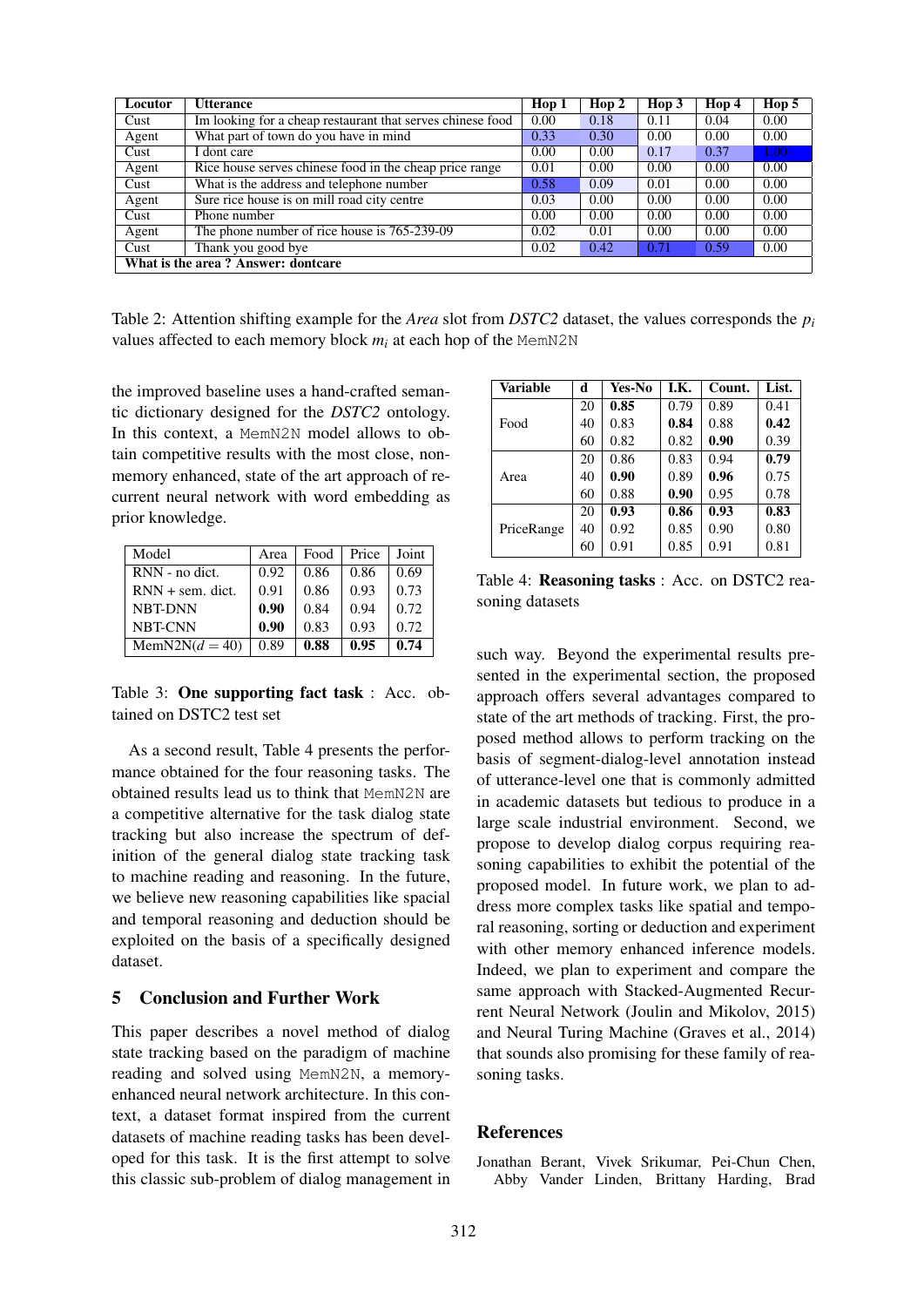Huang, Peter Clark, and Christopher D. Manning. 2014. Modeling biological processes for reading comprehension. In Alessandro Moschitti, Bo Pang, and Walter Daelemans, editors, *Proceedings of the 2014 Conference on Empirical Methods in Natural Language Processing, EMNLP 2014, October 25- 29, 2014, Doha, Qatar, A meeting of SIGDAT, a Special Interest Group of the ACL*. ACL.

- Antoine Bordes and Jason Weston. 2016. Learning end-to-end goal-oriented dialog. *CoRR*.
- Harry Bunt, Jan Alexandersson, Jean Carletta, Jae-Woong Choe, Alex Chengyu Fang, Koiti Hasida, Kiyong Lee, Volha Petukhova, Andrei Popescu-Belis, Laurent Romary, Claudia Soria, and David Traum. 2010. Towards an ISO standard for dialogue act annotation. In *Proceedings of the Seventh International Conference on Language Resources and Evaluation (LREC'10)*. European Language Resources Association (ELRA), may.
- Oren Etzioni, Michele Banko, and Michael J. Cafarella. 2007. Machine reading. In *AAAI Spring Symposium: Machine Reading*. AAAI.
- Milica Gasic and Steve Young. 2011. Effective handling of dialogue state in the hidden information state POMDP-based dialogue manager. *TSLP*, 7(3):4.
- Zoubin Ghahramani and Michael I. Jordan. 1997. Factorial hidden Markov models. *Machine Learning*, 29(2-3):245–273.
- Alex Graves, Greg Wayne, and Ivo Danihelka. 2014. Neural turing machines. *CoRR*.
- Matthew Henderson, Blaise Thomson, and Steve Young, 2013. *Proceedings of the SIGDIAL 2013 Conference*, chapter Deep Neural Network Approach for the Dialog State Tracking Challenge, pages 467–471. Association for Computational Linguistics.
- M. Henderson, B. Thomson, and S. J. Young. 2014a. Robust dialosg state tracking using delexicalised recurrent neural networks and unsupervised adaptation. In *Proceedings of IEEE Spoken Language Technology*.
- Matthew Henderson, Blaise Thomson, and Jason D. Williams. 2014b. The third dialog state tracking challenge. In *SLT*, pages 324–329. IEEE.
- Matthew Henderson, Blaise Thomson, and Steve Young. 2014c. Word-based dialog state tracking with recurrent neural networks. In *Proceedings of SIGDial*.
- Karl Moritz Hermann, Tomás Kociský, Edward Grefenstette, Lasse Espeholt, Will Kay, Mustafa Suleyman, and Phil Blunsom. 2015. Teaching machines to read and comprehend. *CoRR*.
- Armand Joulin and Tomas Mikolov. 2015. Inferring algorithmic patterns with stack-augmented recurrent nets. In Corinna Cortes, Neil D. Lawrence, Daniel D. Lee, Masashi Sugiyama, and Roman Garnett, editors, *Advances in Neural Information Processing Systems 28: Annual Conference on Neural Information Processing Systems 2015, December 7- 12, 2015, Montreal, Quebec, Canada*, pages 190– 198.
- Ankit Kumar, Ozan Irsoy, Jonathan Su, James Bradbury, Robert English, Brian Pierce, Peter Ondruska, Ishaan Gulrajani, and Richard Socher. 2015. Ask me anything: Dynamic memory networks for natural language processing. *CoRR*.
- Angeliki Metallinou, Dan Bohus, and Jason Williams. 2013. Discriminative state tracking for spoken dialog systems. In *Association for Computer Linguistics*, pages 466–475. The Association for Computer Linguistics.
- Tomas Mikolov, Ilya Sutskever, Kai Chen, Gregory S. Corrado, and Jeffrey Dean. 2013. Distributed representations of words and phrases and their compositionality. In Christopher J. C. Burges, Léon Bottou, Zoubin Ghahramani, and Kilian Q. Weinberger, editors, *Advances in Neural Information Processing Systems 26: 27th Annual Conference on Neural Information Processing Systems 2013. Proceedings of a meeting held December 5-8, 2013, Lake Tahoe, Nevada, United States*, pages 3111–3119.
- Diego H. Milone and Antonio J. Rubio. 2003. Prosodic and accentual information for automatic speech recognition. *IEEE Transactions on Speech and Audio Processing*, 11(4):321–333.
- Nikola Mrksic, Diarmuid Ó Séaghdha, Tsung-Hsien Wen, Blaise Thomson, and Steve J. Young. 2016. Neural belief tracker: Data-driven dialogue state tracking. *CoRR*, abs/1606.03777.
- Hoifung Poon and Pedro M. Domingos. 2010. Machine reading: A "killer app" for statistical relational AI. In *Statistical Relational Artificial Intelligence*, volume WS-10-06 of *AAAI Workshops*. AAAI.
- Antoine Raux and Yi Ma. 2011. Efficient probabilistic tracking of user goal and dialog history for spoken dialog systems. In *INTERSPEECH*, pages 801–804. ISCA.
- Matthew Richardson, Christopher J. C. Burges, and Erin Renshaw. 2013. MCTest: A challenge dataset for the open-domain machine comprehension of text. In *EMNLP*, pages 193–203. ACL.
- Iulian Vlad Serban, Ryan Lowe, Laurent Charlin, and Joelle Pineau. 2015. A survey of available corpora for building data-driven dialogue systems. *CoRR*.
- Sainbayar Sukhbaatar, Arthur Szlam, Jason Weston, and Rob Fergus. 2015. End-to-end memory networks. In Corinna Cortes, Neil D. Lawrence,